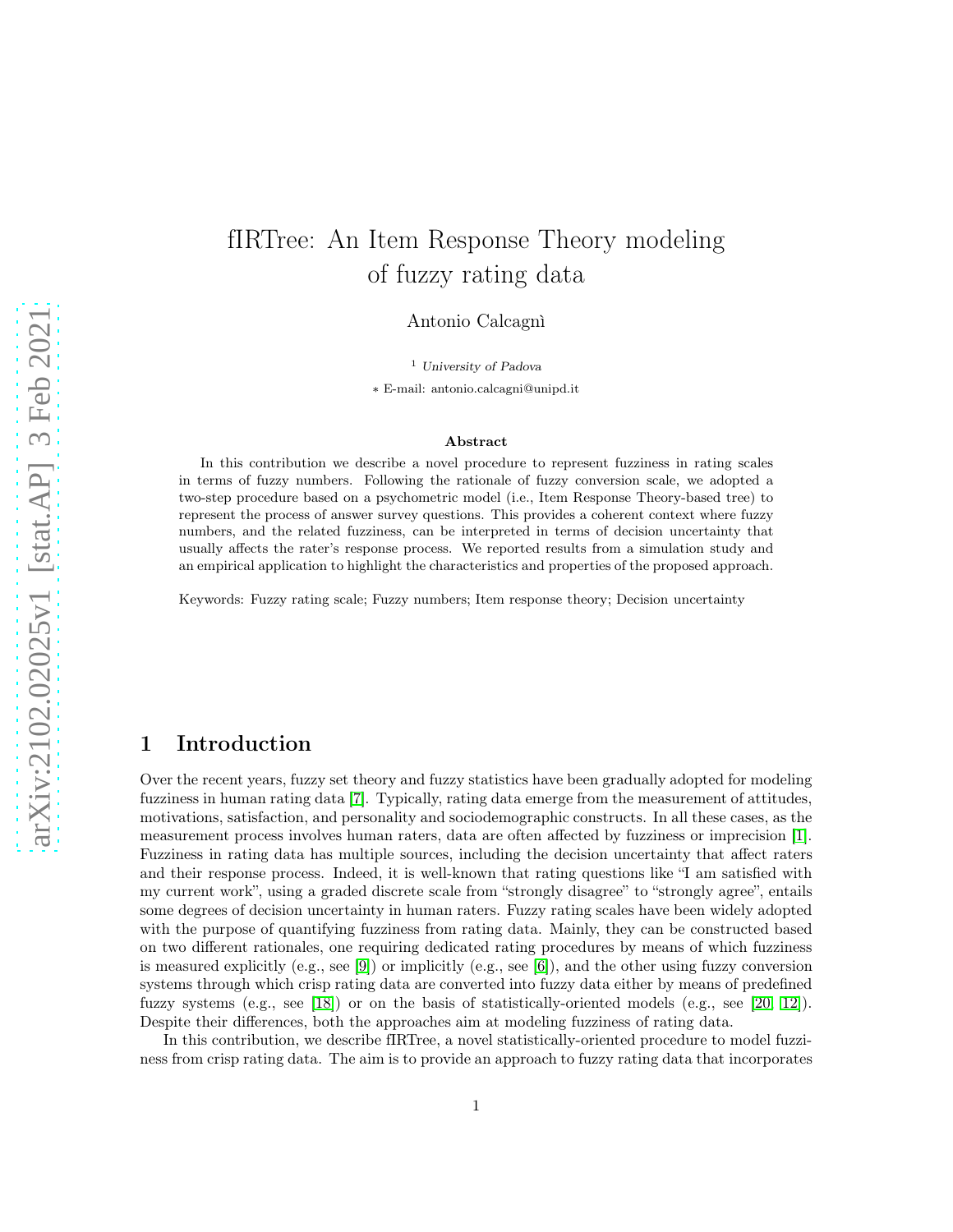a stage-wise cognitive formalization of the process that human raters use to answer survey questions. To this end, IRTrees are adopted, a novel class of Item Response Theory (IRT) models that formalize the steps needed by raters to answer multiple choice questions [\[3,](#page-9-5) [5\]](#page-9-6). In particular, fIRTree adopts a two-stage modeling system where IRTrees are fit on crisp data first, and then the estimated parameters are used as a bulding block for deriving triangular fuzzy numbers  $\text{Tr}g(c, l, r, \omega)$  for each rater and item combination. Although several alternatives are available, we resorted to adopt fourparameters triangular fuzzy number  $\text{Trg}(c, l, r, \omega)$  because of their flexibility in representing decision rating uncertainty [\[10,](#page-9-7) [17\]](#page-10-2).

The remainder of this contribution is organized as follows. Section 2 describes the rationale of IRTrees and provides the formal notation used throughout this paper. Section 3 presents the proposed fIRTree approach. Section 4 illustrates the results of a simulation study designed to assess the features of fIRTree whereas Section 5 reports a brief case study where fIRTree is applied on empirical data. Finally, Section 6 concludes this paper and provides a summary of the current findings.

Note that all the materials such as algorithms and datasets used throughout this paper are available to download at <https://github.com/antcalcagni/firtree/>.

#### 2 IRTree models

Item Response Theory (IRT) trees are conditional linear models where rating data are modeled in terms of binary trees. They formalize the rating process as a sequence of conditional stages going through the tree to end nodes: in this schema, intermediate nodes represent specific cognitive components of the response process whereas terminal nodes represent the possible outcomes of the decision process. Figure [1](#page-1-0) depicts the simplest IRT tree model for a rating scales with five choices (e.g., from 1: "strongly disagree"; to 5: "strongly agree"). The adoption of this schema would allow for modeling those situations where raters first decide whether or not provide their responses  $(Z_1)$ and, then, decide on the direction  $(Z_2)$  and strength of their answers  $(Z_3, Z_4)$ . The probability of uncertain responses (i.e.,  $Y = 3$ : "neither agree, neither disagree") is simply given by the probability to activate the first stage of the decision process, namely  $\mathbb{P}(Y=0) = \mathbb{P}(Z_1; \theta_1)$ . On the contrary, the probability of a negative extreme response (i.e.,  $Y = 1$ : "strongly disagree") is computed as  $\mathbb{P}(Y = 1) = \mathbb{P}(Z_1; \theta_1)(1 - \mathbb{P}(Z_2; \theta_2))(1 - \mathbb{P}(Z_3; \theta_3)).$  In this case, the latent random variables  $\{Z_1, \ldots, Z_4\}$  govern the sub-processes of the rater's response.



Figure 1: Example of IRTree used to model a common rating scale with five response categories.

<span id="page-1-0"></span>As for more general IRT models, the probability to agree  $\mathbb{P}(Y \in \{4,5\})$  or disagree  $\mathbb{P}(Y \in \{1,2\})$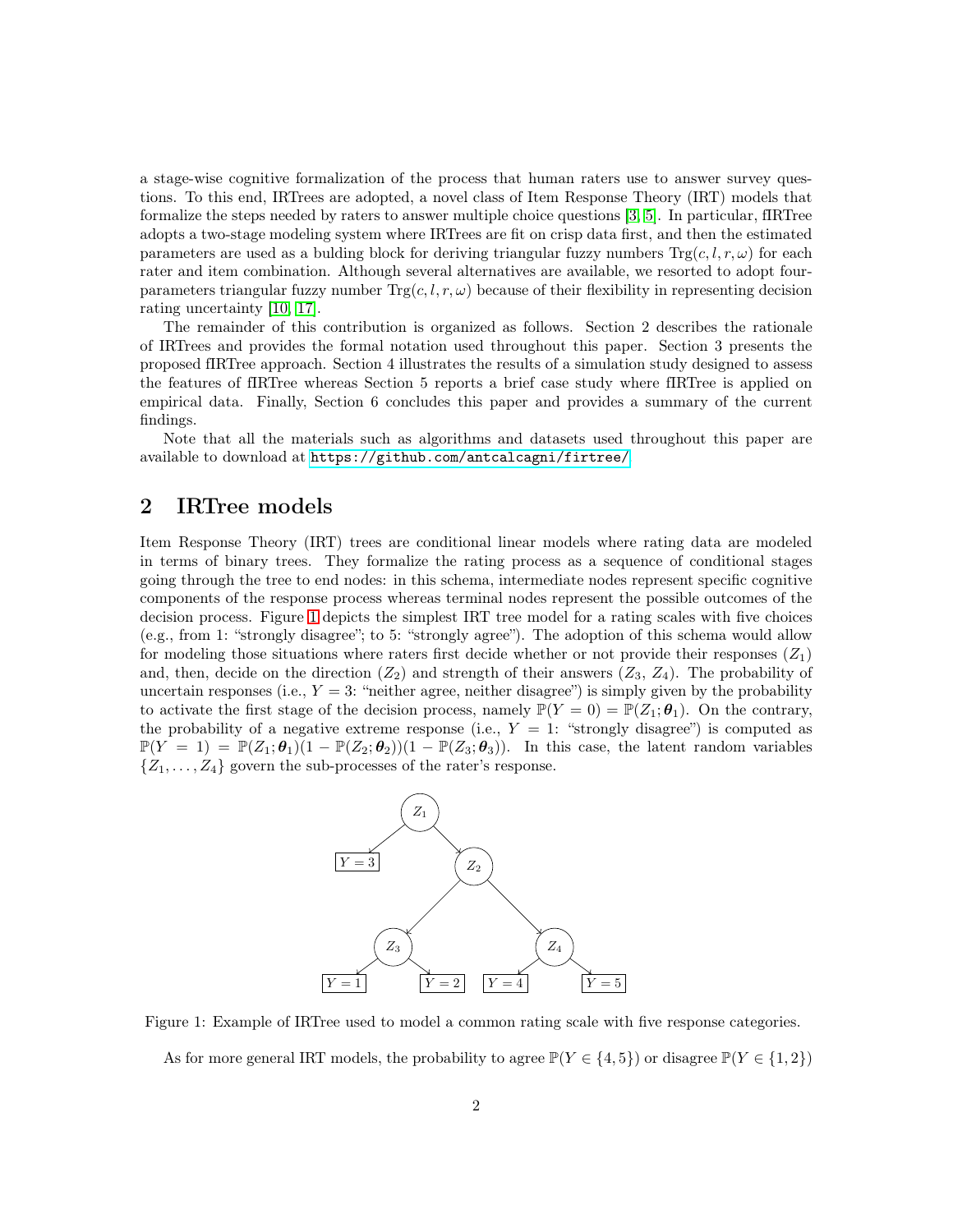with an item can be represented as a function of a rater's latent trait and the specific content of the item [\[3\]](#page-9-5). More formally, let  $i \in \{1, \ldots, I\}$  and  $j \in \{1, \ldots, J\}$  be the indices for raters and items, respectively. Then, the final response variable  $Y_{ij} \in \{1, \ldots, m, \ldots, M\} \subset \mathbb{N}$ , with M being the maximum number of response categories, can be decomposed into N Boolean variables  $Z_{ijn} \in \{0,1\}$ , with  $n \in \{1, \ldots, N\}$  denoting the nodes of the tree. For a generic rater-item pair  $(i, j)$ , the IRTree consists of the following equations:

$$
\eta_i \sim \mathcal{N}(\mathbf{0}, \Sigma_\eta) \tag{1}
$$

$$
\pi_{ijn} = \mathbb{P}(Z_{ijn} = 1; \boldsymbol{\theta}_n) = \frac{\exp(\eta_{in} + \alpha_{jn})}{1 + \exp(\eta_{in} + \alpha_{jn})}
$$
(2)

$$
Z_{ijn} \sim \mathcal{B}er(\pi_{ijn})
$$
\n<sup>(3)</sup>

where  $\theta_n = {\alpha_j, \beta_i}$ , with the arrays  $\alpha_j \in \mathbb{R}^N$  and  $\eta_i \in \mathbb{R}^N$  denoting the easiness of the item and the rater's latent trait. As for any IRT model, latent traits are modeled using a Gaussian distribution centered on zero and with covariance matrix  $\Sigma_n$ . Overall, the probability for a given response category  $\mathbb{P}(Y = m; \theta)$  is given by recursion from the single-branch probability equation as follows:

<span id="page-2-0"></span>
$$
\mathbb{P}(Y_{ij} = m) = \prod_{n=1}^{N} \mathbb{P}(Z_{ijn} = t_{mn}; \theta_n)^{t_{mn}}
$$

$$
= \prod_{n=1}^{N} \left( \frac{\exp(\eta_{in} + \alpha_{jn}) t_{mk}}{1 + \exp(\eta_{in} + \alpha_{jn})} \right)^{\delta_{mn}}
$$
(4)

where  $t_{mn} \in \{0, 1, NA\}$  is the entry of the mapping matrix  $T_{M \times N}$  with  $t_{mn} = 1$  indicating a connection from the m-th response category to the n-th node,  $t_{mn} = 0$  or  $t_{mn} = NA$  indicating no connection at all, whereas  $\delta_{mn} = 0$  if  $t_{mn} = NA$  and  $\delta_{mn} = 1$  otherwise. IRTree models can be estimated either by means of general methods used for generalized linear mixed models, such as restricted or marginal maximum likelihood [\[3,](#page-9-5) [8\]](#page-9-8), or using procedures for multidimensional IRT models, such as expectation-maximization algorithms [\[11\]](#page-9-9). By and large, IRTrees are flexible enough to model (i) simple situations like those requiring unidimensional latent variables (a single  $\eta$  for each node of the tree) or common item effects (a single  $\alpha$  for each node of the tree), (ii) more complex scenario involving multidimensional high-order latent variables [\[3\]](#page-9-5), and (iii) more general schemata requiring graded rating scales with more or less then five response categories [\[5\]](#page-9-6).

#### <span id="page-2-1"></span>3 fIRTree model for rating data

Once an IRTree has been fit to a matrix  $Y_{I\times J}$  of crisp rating data and IRT parameters  $\hat{\theta} = {\hat{\eta}, \hat{\alpha}}$ have been estimated, fuzzy rating data can be obtained by computing the probabilistic model of the rater's multiverse  $\mathcal{U}_{ij}$ . This reflects the heterogeneity in the rater's pattern of responses and models all the possible responses the rater would reach if he or she could repeatedly answer a question in the same time and under the same conditions. In this context, decision uncertainty is reflected by the estimated transition probabilities  $\mathbb{P}(Z_n)$   $(n = 1, \ldots, N)$  under the general rule that more certain responses require easier transitions among the nodes of the three. Unlike other fuzzy conversion scales grounded on unidimensional IRT models (e.g., see [\[20\]](#page-10-1)), our approach uses  $\mathcal{U}_{ij}$  in order to map fuzzy numbers to the latent response process underlying the observed crisp responses. In this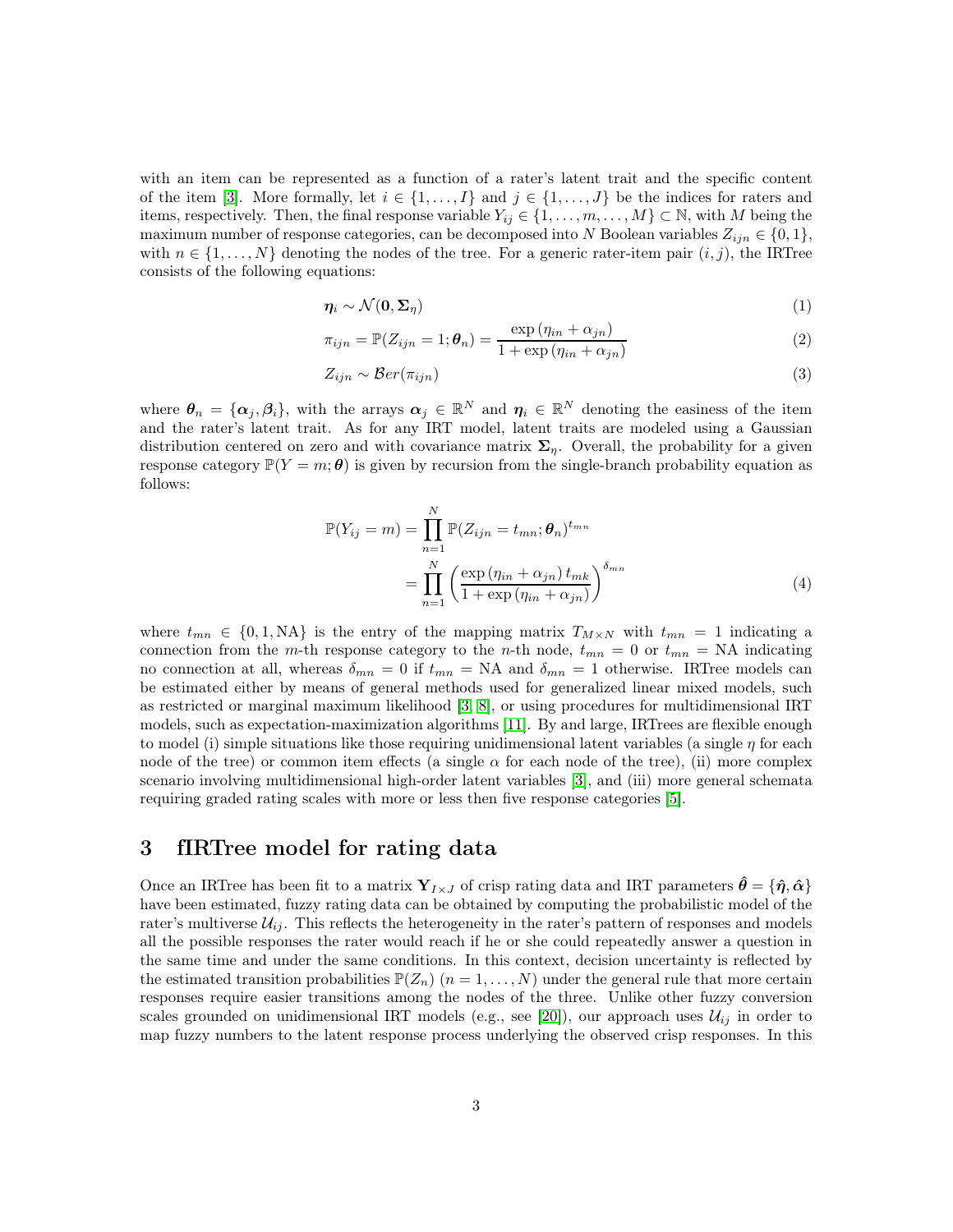contribution, we used the four-parameters triangular fuzzy numbers [\[10,](#page-9-7) [17\]](#page-10-2):

$$
\xi_{\widetilde{A}}(y;c,l,r,\omega) = \left(1 + \left(\frac{c-y}{y-l}\right)^{\omega}\right)^{-1} \cdot \mathbb{1}_{(l,c)}(y) \n+ \left(1 + \left(\frac{r-y}{y-c}\right)^{-\omega}\right)^{-1} \cdot \mathbb{1}_{(c,r)}(y)
$$
\n(5)

where  $l < c < r$  and  $\omega \in \mathbb{R}_0^+$ . Unlike ordinary triangular fuzzy numbers, by adding the parameter  $ω$  to intensify  $(ω < 1)$  or reduce  $(ω > 1)$  the fuzziness of the fuzzy set they allow for a flexible representation of the fuzziness present in rating responses.

Given a pair  $(i, j)$ , fIRTree consists of the following steps:

- 1. Get the estimates  $\hat{\eta}_{N\times 1}$  and  $\hat{\alpha}_{N\times 1}$  and plug-in them into Eq. [\(4\)](#page-2-0) to get  $\mathbb{P}(Y = m)$  for each  $m \in \{1, \ldots, M\}$ . This is the probabilistic model for the rater's multiverse  $\mathcal{U}_{ij}$ .
- 2. Compute expected value and variance for  $\mathcal{U}_{ij}$ :

$$
c_{ij} = \sum_{y \in \{1, ..., M\}} = y \cdot \widehat{\mathbb{P}}(Y = y)
$$
 (6)

$$
s_{ij} = \sum_{y \in \{1, ..., M\}} = (y - c_{ij})^2 \cdot \widehat{\mathbb{P}}(Y = y)
$$
\n(7)

3. Compute left and right spreads of triangular fuzzy numbers using the following link equations [\[19\]](#page-10-3):

$$
l_{ij} = c_{ij} - h_2, \quad r_{ij} = c_{ij} - h_2 + h_1
$$
  
\n
$$
h_1 = \sqrt{3.5v_{ij} - 3(c_{ij} - \mu_{ij})^2}
$$
  
\n
$$
h_2 = \frac{1}{2}(h_1 + 3c_{ij} - 3\mu_{ij})
$$
  
\n
$$
\mu_{ij} = (1 + c_{ij}(1/s_{ij}))/(2 + (1/s_{ij}))
$$
\n(8)

4. Compute the intensification parameter as:

<span id="page-3-0"></span>
$$
\omega_{ij} = \sum_{m=1}^{M} \widehat{\mathbb{P}}(Y_{ij} = m)^2
$$
\n(9)

5. The 4-tuple  $\{c_{ij}, l_{ij}, r_{ij}, \omega_{ij}\}$  is used to compute the fuzzy number  $\tilde{y}_{ij}$  associated to the observed rater's response  $y_{ij}$ .

Note that Eq. [\(9\)](#page-3-0) is based on the difficulty of responding to an item, a measure which indicates the presence of uncertainty in the response process [\[14\]](#page-9-10). In this representation, when  $\mathbb{P}(Y_{ij})$  approaches the uniform distribution,  $\omega_{ij}$  will reach its minimum value and the fuzzy set will be intensified in order to reach the maximum fuzziness. By contrast, when  $\mathbb{P}(Y_{ij})$  approaches a degenerated distribution where a single category has probability equals to one,  $\omega_{ij}$  will reach the threshold of one and the fuzzy set will turn to the ordinary triangular shape. Hence, the cases where  $\omega_{ij} < 1$ progressively indicate that the rater would be very hesitant in responding and he or she would be expected to show a relatively large uncertainty to make a final response. It should also be noted that fuzzy numbers are defined over the space of the means  $\Omega(Y) = (1, M)$  instead of being defined over the discrete domain of the responses  $\mathcal{R}(Y) = \{1, \ldots, M\}.$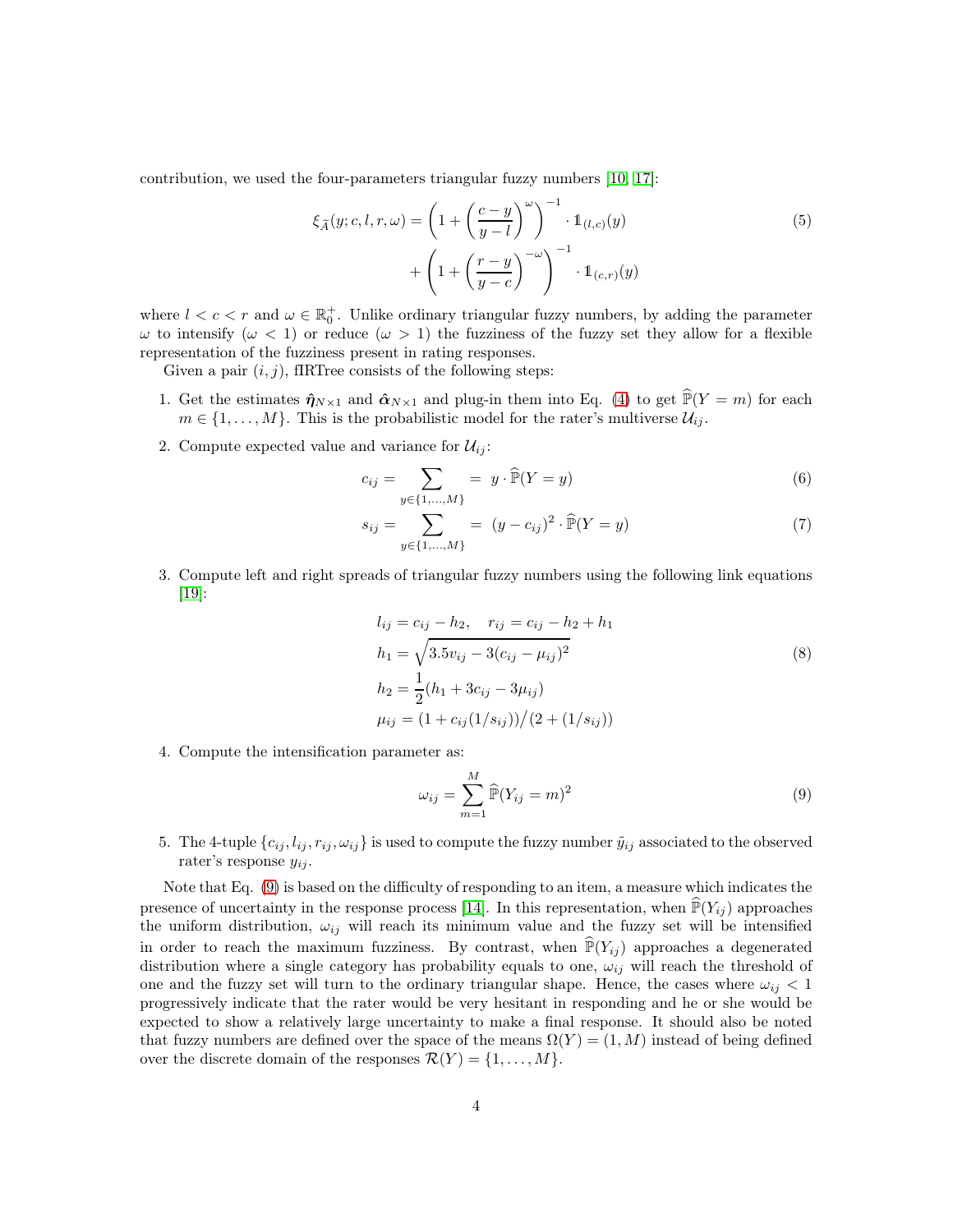### 4 Simulation study

The aim of this brief simulation study is twofold. First, we will evaluate whether fIRTree can accurately recover fuzzy numbers. Second, we will provide an external validity check on the results provided by fIRTree in recovering decision uncertainty from crisp rating data. In particular, we assessed fIRTree using a controlled scenario based on simulated faking data (SGR) [\[13\]](#page-9-11) where distinct levels decision uncertainty were progressively increased from a baseline condition. Since it is well known that faking behaviors in rating situations may increase or decrease the overall decision uncertainty of the rater's response process, simulated faking can serve as a good candidate for studying uncertainty in rating process.<sup>[1](#page-4-0)</sup> The whole simulation study has been performed on a remote HPC machine based on 16 Intel Xeon CPU E5-2630Lv3 1.80Ghz, 16x4 Gb Ram whereas computations and analyses have been performed in the R framework for statistical analyses.

*Data generation model*. Crisp rating data were generated using the simplest IRTree for five-point rating scales with a common latent trait and item parameters (i.e.,  $\eta$  and  $\alpha$  were the same across nodes) and the SGR model [\[13\]](#page-9-11). The latter allows for modulating the presence of faking patterns in the observed data. In particular, it defines the probability of a rating response  $Y_{ij}$  as being formed by a true unobserved component  $Y_{ij}^T$  and a faking component  $Y_{ij}^F$ . Simply stated, the probability of answering an item is defined in terms of a conditional replacement distribution  $\mathbb{P}(Y_{ij}^F | Y_{ij}^T; \theta)$ , which models the hypothesized faking behavior of the respondent. The model  $\mathbb{P}(Y_{ij}^F | Y_{ij}^T; \theta)$  is defined using a particular discrete beta distribution, which has been parameterized in order to represent a set of possible faking behaviors (e.g., faking-good, faking-bad) as well as their intensity (e.g., extreme, slight, uniform). For further information we refer the reader to [\[13\]](#page-9-11). For the purpose of this study, we manipulated one of the parameter of  $\mathbb{P}(Y_{ij}^F | Y_{ij}^T; \theta)$ , namely  $\pi \in [0, 1]$  which indicates the probability that an observed response will be replaced by a faking response.

*Design*. The study involved three factors: (i)  $I \in \{50, 100, 150\}$ , (ii)  $J \in \{10, 20\}$ , (iii)  $\pi \in$  $\{0, 0.25, 0.50, 0.75\}$ . They were varied in a complete factorial design with a total of  $3 \times 2 \times 4 = 24$  scenarios. For each combination,  $B = 1000$  samples were generated which yielded to  $1000 \times 24 = 24000$ new data as well as an equivalent number of parameters. For each condition, the number of response categories and decision nodes were held fixed ( $M = 5$ ,  $N = M - 1 = 4$ ) whereas the IRTree for five-point rating scales was adopted (see Fig. [1\)](#page-1-0). Note that, the scenarios with  $\pi = 0$  correspond to the baseline condition with no faking perturbation. This case has been used to assess the accuracy of fIRTree to recover fuzzy numbers (first aim of the study).

*Measures*. The accuracy of fIRTree to recover the parameters of the fuzzy numbers was measured using the average agreement index:

$$
PA = \frac{1}{B} \sum_{b=1}^{B} \left( 1 - ||\hat{\mathbf{\Theta}}^{(b)} - \mathbf{\Theta}^{(b)}||^2 / ||\mathbf{\Theta}^{(b)}||^2 \right)
$$

which indicates how much the recovered parameters  $\hat{\Theta}^{(b)}$  resemble the true parameters  $\Theta^{(b)}$  [\[16\]](#page-10-4). Values of PA closed to one indicate higher accuracy of the procedure in recovering the true parameters of the model. We computed PA indices for the parameters c,  $\omega$ , and  $r - l$  (total spread). The

<span id="page-4-0"></span><sup>&</sup>lt;sup>1</sup>Faking is a deliberate behavior through which respondents distort their responses towards ones they consider more favorable in order to give overly positive self-descriptions, to simulate physical or psychological symptoms as a way to obtain rewards, or to have access to advantageous work positions [\[21\]](#page-10-5).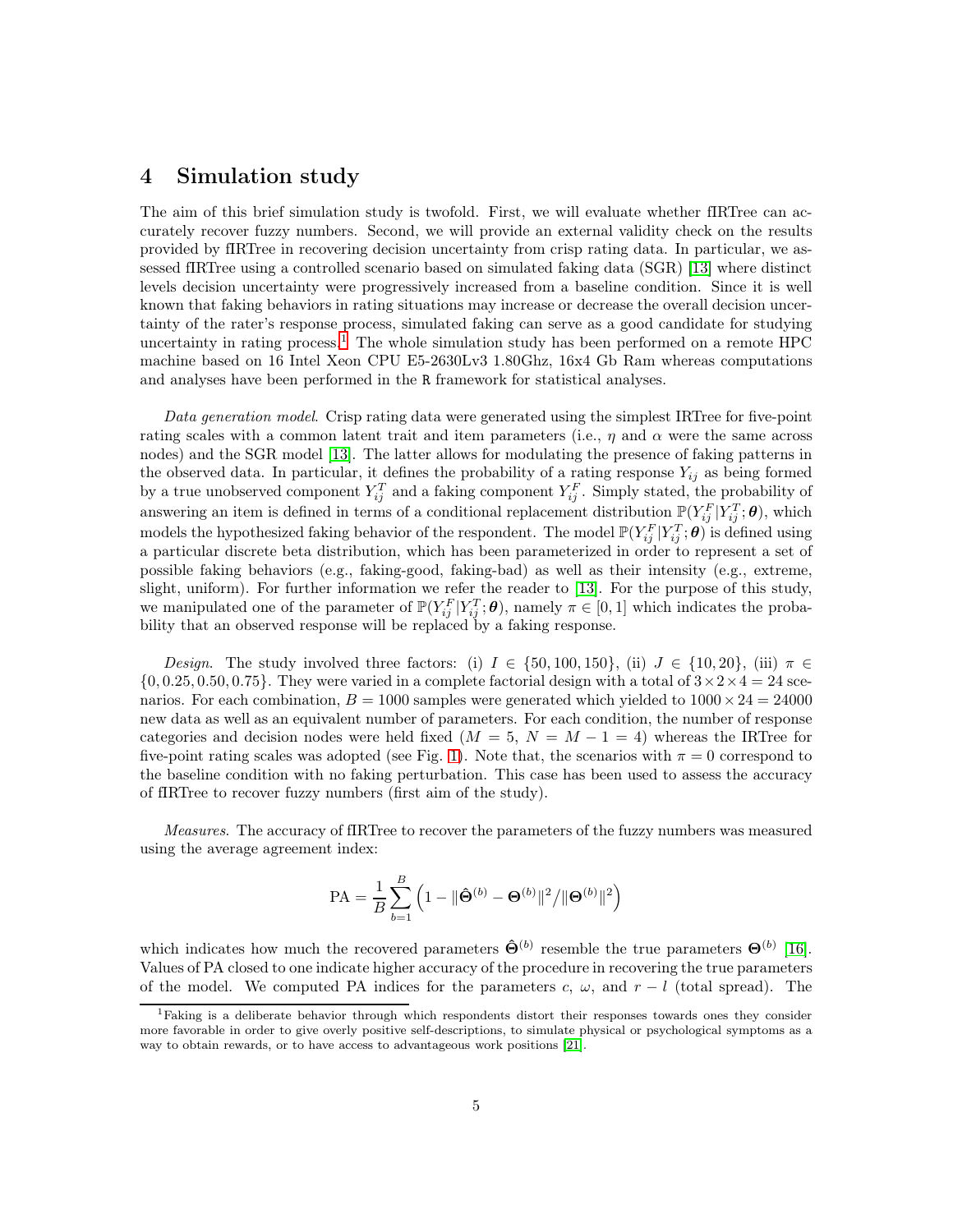sensitivity of fIRTree to the distinct levels of decision uncertainty (as created by the SGR model) was instead measured by means of the average Kauffmann index:

$$
K = \frac{1}{B} \sum_{b=1}^{B} \left( \frac{2}{\text{card}(\xi_{\widetilde{A}}(y; c^{(b)}, l^{(b)}, r^{(b)}, \omega^{(b)}))} \cdot \sum_{y} |\xi_{\widetilde{A}}(y; c^{(b)}, l^{(b)}, r^{(b)}, \omega^{(b)}) - \delta(y)| \right)
$$

with  $\delta(y) = 1$  if  $\xi_{\tilde{A}}(y; c^{(b)}, l^{(b)}, r^{(b)}, \omega) \geq 0.5$  and zero otherwise. The index is a measure of the fuzziness of a set and it approaches one when the set is maximally fuzzy.

*Procedure.* Let  $i_h$ ,  $j_t$ ,  $\pi_q$  be distinct levels of factors I, J,  $\pi$ . Then, crisp rating data were generated according to the following procedure:

- (a)  $\eta_{i_h} \sim \mathcal{N}(\mathbf{0}, \mathbf{I}), \alpha_{i_t} \sim \mathcal{N}(\mathbf{1}\alpha_0, \mathbf{I}\sigma_\alpha)$ , with  $\alpha_0 = -1.75$  and  $\sigma_\alpha = 0.25$
- (b) Crisp rating data were simulated as follows:  $y_{ij} \sim Mult(M, \mathbb{P}(Y_{i_h,j_t}))$ , with  $\mathbb{P}(Y_{i_h,j_t})$  being computed via Eq. [\(4\)](#page-2-0) using  $\eta_{i_h}$  and  $\alpha_{j_t}$ , for each  $i = 1, \ldots, i_h$  and  $j = 1, \ldots, j_t$ . Note that  $\mathbb{P}(Y_{i_h,j_t})$  was also used to compute the true triangular fuzzy numbers by means of the procedure described in Section [3.](#page-2-1)
- (c) For each  $i = 1, \ldots, i_h$  and  $j = 1, \ldots, j_t$ , observed crisp data  $y_{ij}$  were perturbed by the SGR model using the faking parameter  $\pi_q$
- (d) The generated matrices of unperturbed ( $\pi_q = 0$ ) and perturbed ( $\pi_q > 0$ ) response data  $\mathbf{Y}_{i_h \times j_t}$ were analysed using fIRTree. The nested decision tree with five response categories was adopted (see Figure [1\)](#page-1-0). Since  $\alpha$  and  $\eta$  were simulated using the simplest model where latent traits and item parameters are invariant across nodes (e.g., see [\[3\]](#page-9-5)), an IRTree with a common latent trait and common parameters was defined using the IRTrees R library [\[3\]](#page-9-5). The glmmTMB R package [\[4\]](#page-9-12) was used to estimate the model parameters via marginal maximum likelihood. Once estimates were obtained, triangular fuzzy numbers were computed using the procedure described in Section [3,](#page-2-1) which yielded to four new matrices, namely  $\mathbf{C}_{i_j \times j_t}$ ,  $\mathbf{L}_{i_j \times j_t}$ ,  $\mathbf{R}_{i_j \times j_t}$ ,  $\mathbf{W}_{i_j \times j_t}$ .

|        |           | C            | $R-L$        | W            |
|--------|-----------|--------------|--------------|--------------|
| $J=10$ | $I=50$    | 0.779(0.088) | 0.897(0.038) | 0.965(0.013) |
|        | $I = 150$ | 0.839(0.027) | 0.916(0.017) | 0.981(0.003) |
|        | $I=500$   | 0.851(0.016) | 0.921(0.011) | 0.983(0.002) |
| $J=20$ | $I=50$    | 0.805(0.078) | 0.908(0.035) | 0.965(0.014) |
|        | $I = 150$ | 0.883(0.028) | 0.942(0.014) | 0.985(0.004) |
|        | $I=500$   | 0.9(0.018)   | 0.951(0.008) | 0.988(0.002) |

<span id="page-5-0"></span>Table 1: Simulation study: Accuracy of fIRTree to recover fuzzy numbers computed in terms of PA index [\[16\]](#page-10-4). Values of PA closed to one indicate that the model accurately recover the true parameters of the fuzzy numbers. Standard deviation over  $B = 1000$  samples is reported in parenthesis for each scenario. Note that C indicates modes of the fuzzy sets,  $R - L$  indicates the total spread of the set, whereas W stands for the intensification parameter.

*Results*. Tables [1-](#page-5-0)[2](#page-6-0) show the results of the simulation study. With regards to the first aim of the study, the accuracy of fIRTree in recovering the true parameters of fuzzy numbers was higher in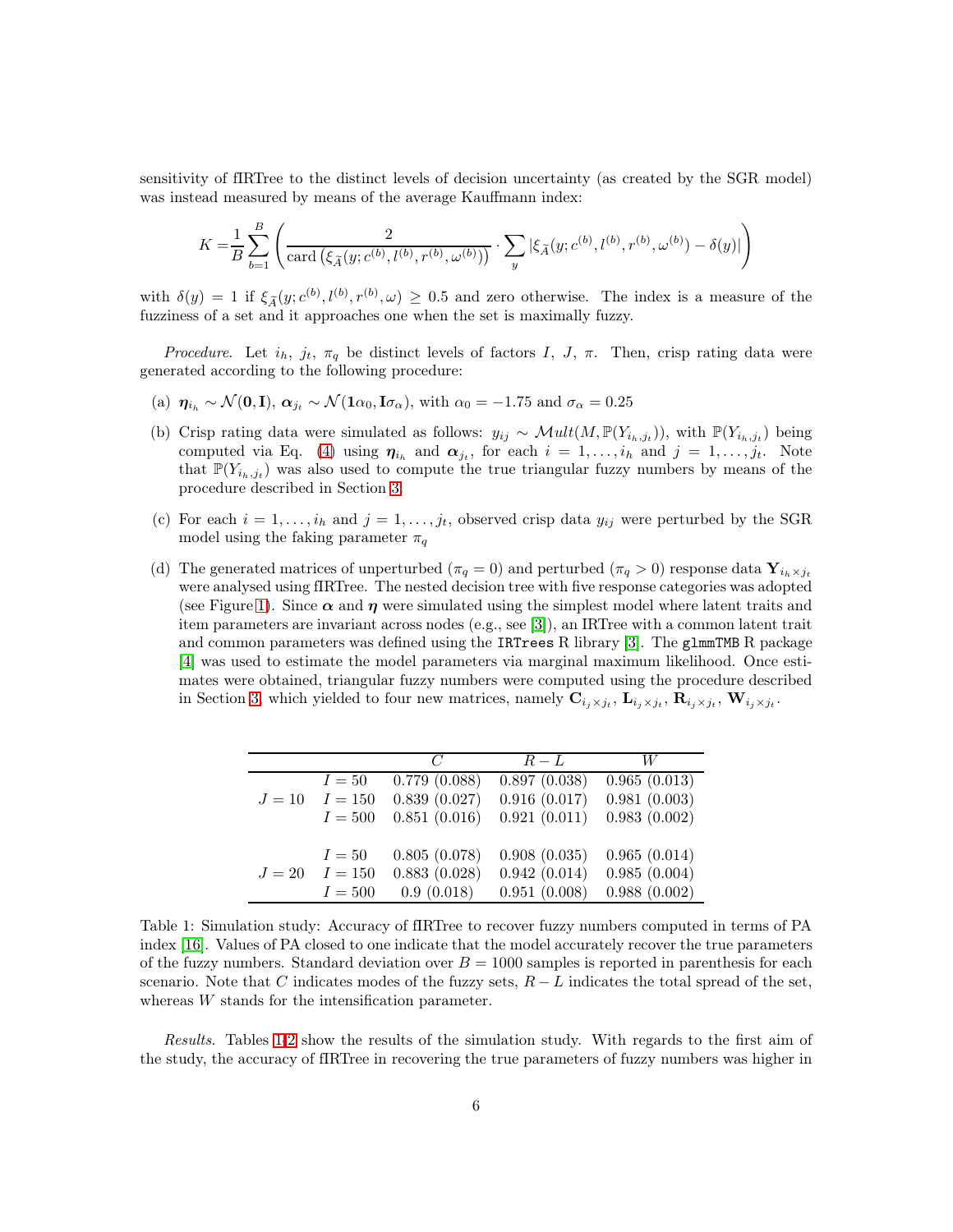|        |         | $\pi = 0$    | $\pi = 0.25$ | $\pi=0.5$        | $\pi = 0.75$ |
|--------|---------|--------------|--------------|------------------|--------------|
|        | $I=50$  | 0.617(0.075) | 0.724(0.041) | $0.784\ (0.019)$ | 0.815(0.01)  |
| $J=10$ | $I=150$ | 0.602(0.058) | 0.716(0.026) | 0.779(0.01)      | 0.812(0.006) |
|        | $I=500$ | 0.603(0.062) | 0.717(0.028) | 0.78(0.008)      | 0.813(0.004) |
|        |         |              |              |                  |              |
|        | $I=50$  | 0.613(0.079) | 0.72(0.045)  | 0.781(0.022)     | 0.814(0.01)  |
| $J=20$ | $I=150$ | 0.599(0.062) | 0.713(0.03)  | 0.776(0.011)     | 0.811(0.006) |
|        | $I=500$ | 0.6(0.066)   | 0.714(0.032) | 0.777(0.011)     | 0.812(0.004) |

<span id="page-6-0"></span>Table 2: Simulation study: Kauffman index of the computed fuzzy numbers as a function of the intensity of the faking perturbation  $\pi$ . Values of the index closed to one indicate a higher degree of fuzziness in the fuzzy sets. Standard deviation over  $B = 1000$  samples is reported in parenthesis for each scenario.

all the conditions. As expected, the accuracy increased as a function of sample size  $I$  and number of items J. Overall, fIRTree showed good accuracies in recovering the true parameters of the fuzzy numbers. With regards to the second aim of the study, when compared to the baseline with no faking condition ( $\pi = 0$  in Table [2\)](#page-6-0), fuzzy numbers computed via fIRTree behave according to the faking perturbation. As increasing in faking perturbation indicate higher decision uncertainty in rating data, fuzzy numbers progressively increased their fuzziness in the expected direction. Importantly, these results are unaffected by sample size  $i_h$  or number of items  $j_t$ . All in all, these results suggest that fIRTree accurately recovered fuzzy numbers and decision uncertainty when this is present in rating data.

#### 5 Case study

In this section we will shortly describe the application of fIRTree on a real case study involving rating data from the Personality Need for Structure (PNS) questionnaire [\[15\]](#page-10-6). The questionnaire includes 11 items rated on a six-point rating scale (from "strongly disagree" to "strongly agree") and it was designed to measure a person's desire for certainty and decisiveness. The sample consists of  $I = 497$  respondents, 58% women, 32.4 years old on average  $(SD = 11.3, \text{ range} = 18 - 70)$ , all of them living the United States. Data were originally collected by [\[5\]](#page-9-6). A subset of  $J = 5$  items was selected for the sake of illustration.<sup>[2](#page-6-1)</sup> The first step of the analysis consisted in the definition of an IRTree model for the six-point rating scale. To this end, we used the tree suggested by [\[2\]](#page-9-13) (see Figure [2\)](#page-7-0). It formally represents a response model where (i) the node M determines whether the respondent has a weak  $A_w$  or strong  $A_s$  attitude/trait toward the item, (ii) the node  $A_s$  activates the strength/extremity  $E$  of the rating response, by selecting either low values or higher values of the scale.

The tree with  $N = 4$  was defined using the R library irtree [\[3\]](#page-9-5). Next, the IRTree was fit on the data matrix  $\mathbf{Y}_{497\times5}$  by means of the R library glmmTMB [\[4\]](#page-9-12). The estimated parameters  $\hat{\eta}_{I\times N}$ and  $\hat{\alpha}_{J\times N}$  (see Tables [3](#page-7-1)[-4\)](#page-7-2) were then used to compute the estimated probabilistic models of the multiverses  $\{\widehat{\mathbb{P}}(Y=m)\}_{m=1}^M$  for each rater  $i=1,\ldots,I$  and item  $j=1,\ldots,J$ . Finally, fuzzy rating data where obtained using the procedure described in Section [3.](#page-2-1) Figures [3-](#page-8-0)[4](#page-8-1) shows some of the estimated fuzzy numbers. In particular, Figure [3](#page-8-0) (left panel) shows a prototypical case in which the

<span id="page-6-1"></span><sup>&</sup>lt;sup>2</sup>The items were as follows: 1. It upsets me to go into a situation without knowing what I can expect from it, 2. I enjoy having a clear and structured mode of life, 3. I like to have a place for everything and everything in its place, 4. I don't like situations that are uncertain, 5. I find that a consistent routine enables me to enjoy life more.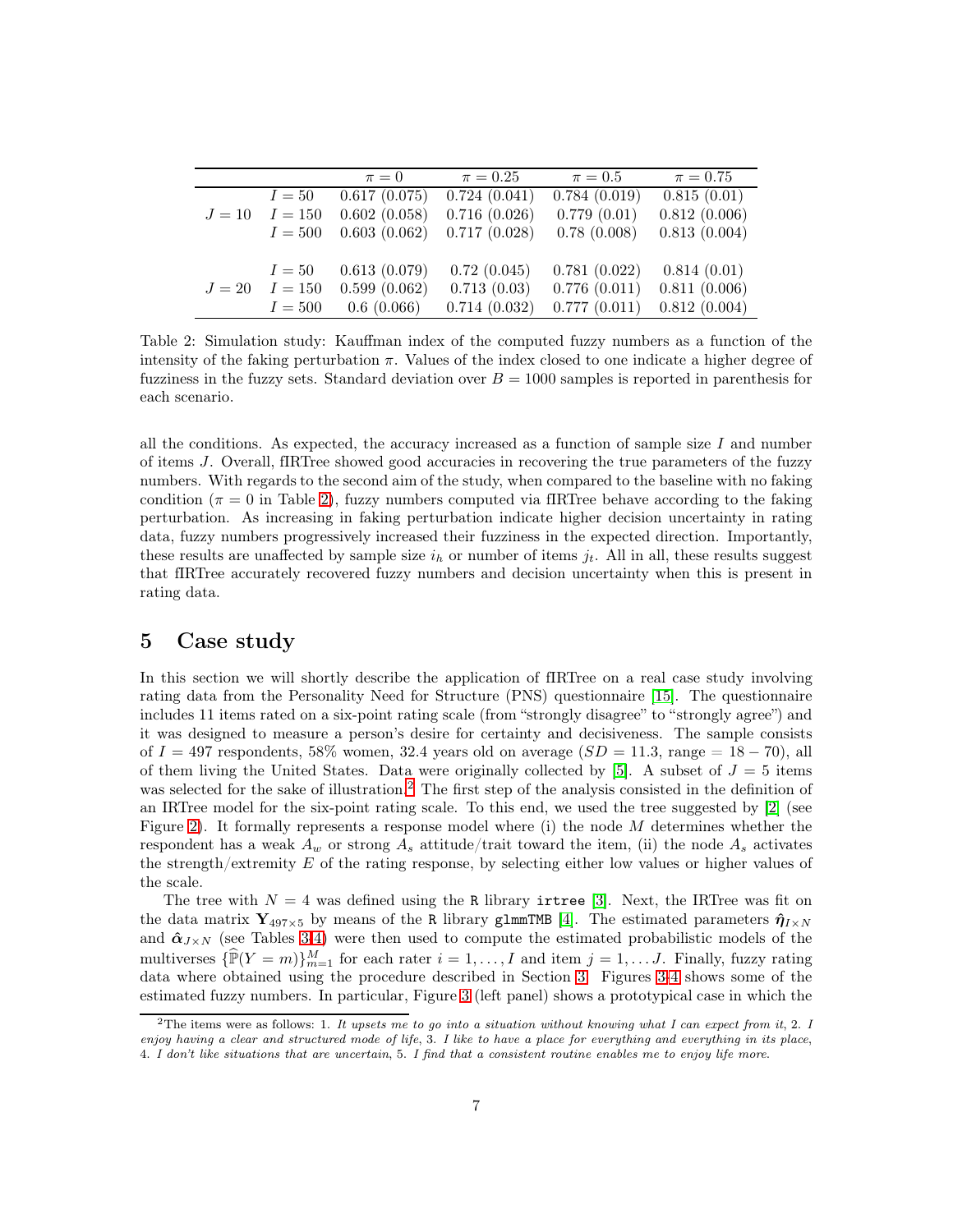

Figure 2: Case study: IRTree used for the six-point rating scale.

<span id="page-7-0"></span>

|            | М                                                         |                             | $A_w$    |                      |                                               |                      | F. |                         |
|------------|-----------------------------------------------------------|-----------------------------|----------|----------------------|-----------------------------------------------|----------------------|----|-------------------------|
|            |                                                           | $\sigma_{\hat{\mathsf{q}}}$ | $\theta$ | $\sigma_{\hat{\mu}}$ | $\theta$                                      | $\sigma_{\hat{\mu}}$ |    | $\sigma_{\hat{\theta}}$ |
|            | $\alpha_1$ -1.19 0.12 -0.40 0.13 -1.04 0.25 0.33 0.20     |                             |          |                      |                                               |                      |    |                         |
| $\alpha_2$ |                                                           |                             |          |                      | $-0.88$ 0.11 0.53 0.13 0.79 0.22 0.05 0.18    |                      |    |                         |
| $\alpha_3$ |                                                           |                             |          |                      | $-0.56$ 0.10 0.25 0.14 $-0.18$ 0.20 0.47 0.17 |                      |    |                         |
| $\alpha_4$ | $-1.50$ 0.12 0.46 0.12 0.51 0.26 0.06 0.22                |                             |          |                      |                                               |                      |    |                         |
| $\alpha_5$ | $-0.71$ $0.11$ $0.05$ $0.13$ $-0.28$ $0.20$ $0.04$ $0.17$ |                             |          |                      |                                               |                      |    |                         |

<span id="page-7-1"></span>Table 3: Case study: Estimates  $(\hat{\theta})$  and standard errors  $(\sigma_{\hat{\theta}})$  for item parameters  $\hat{\alpha}_{J \times N}$ .

|          | $\eta_1$ | $\eta_2$ | $\eta_3$ | $\eta_4$ |                                                     |
|----------|----------|----------|----------|----------|-----------------------------------------------------|
| $\eta_1$ | 1.00     |          |          |          |                                                     |
| $\eta_2$ | $-0.20$  | 1.00     |          |          |                                                     |
| $\eta_3$ | 0.15     | 0.94     | 1.00     |          | $\begin{array}{c} 0.75 \\ 0.95 \\ 1.16 \end{array}$ |
| $\eta_4$ | $-0.76$  | 0.41     | 0.12     | 1.00     | 0.29                                                |
|          |          |          |          |          |                                                     |

<span id="page-7-2"></span>Table 4: Case study: Estimated correlation matrix and standard deviations  $(\hat{\sigma}_{\eta})$  for the latent traits  $\boldsymbol{\hat\eta}_{I\times N}.$ 

final crisp response  $y_{98,4} = 4$  does not correspond to the mode of the estimated fuzzy number. This can happen because fuzzy numbers encapsulate the decision uncertainty that affected the rater's response process, a feature which would otherwise be lost if crisp responses were solely considered. On the contrary, Figure [3](#page-8-0) (right panel) depicts a situation with lower degree of decision uncertainty.

# 6 Conclusion

In this contribution we presented fIRTree, a novel procedure to represent human rating data in terms of fuzzy numbers. Similarly for other procedures aiming at turning crisp ratings into fuzzy ratings (e.g., see [\[20\]](#page-10-1)), our approach is based on a two-step rationale through which a psychometric rating model (IRtree) is defined and fit on empirical data first, and then the estimated parameters are used to compute 4-tuple triangular fuzzy numbers  $Trg(c, l, r, \omega)$  for each rater and item combination. Although other fuzzy numbers can be adopted to this purpose (e.g., trapezoidal, beta, gaussian),  $\text{Trg}(c, l, r, \omega)$  are flexible enough to represent the fuzziness of the rater's response process [\[10,](#page-9-7) [17\]](#page-10-2). A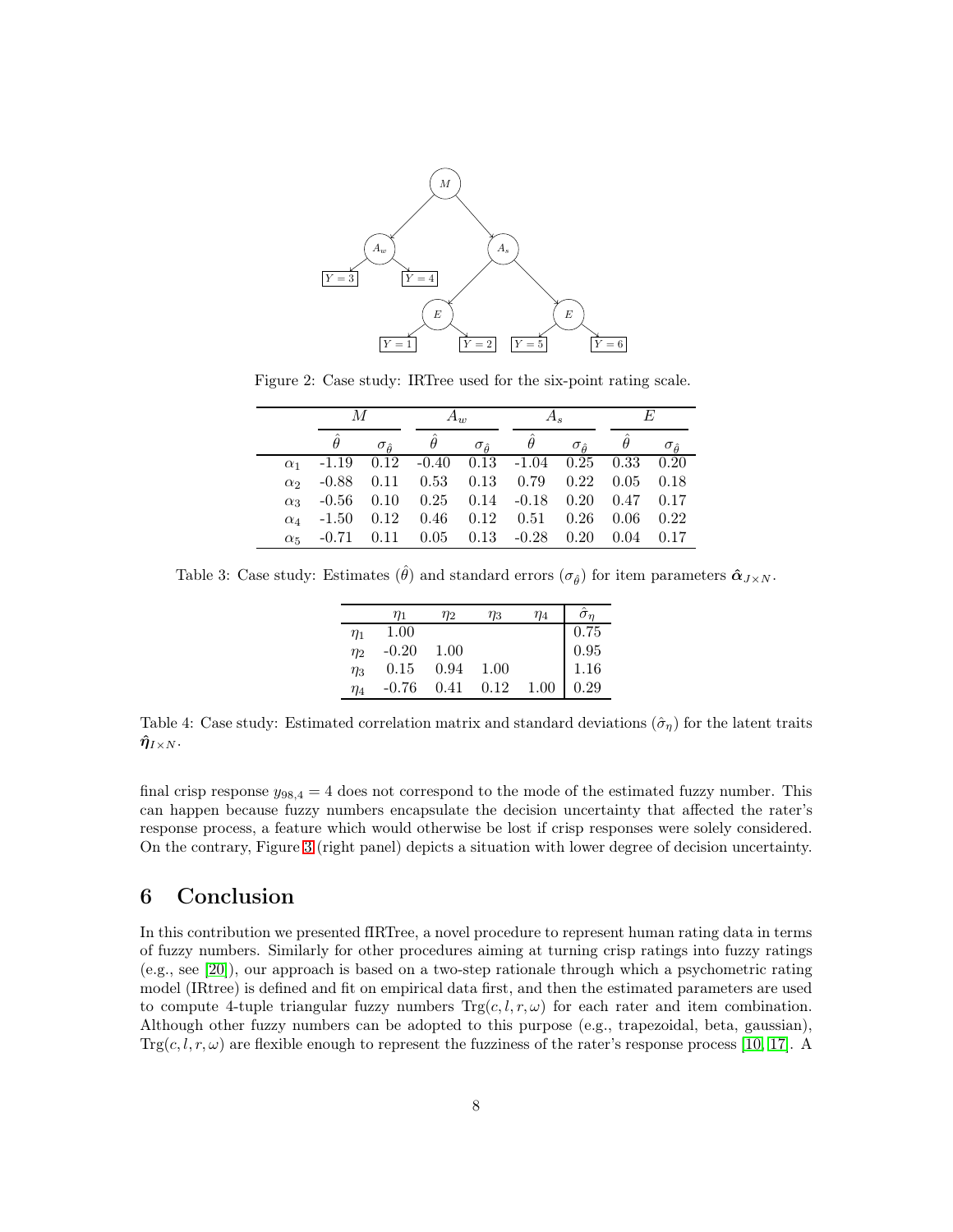

<span id="page-8-0"></span>Figure 3: Case study: Estimated probabilistic model  $\{\widehat{\mathbb{P}}(Y = m)\}_{m=1}^M$  (black dashed vertical lines) for two rater's multiverses on two items and the associated fuzzy number (black dashed curves). The red circle indicates the final crisp responses  $y_{ij}$ . Note that probability masses and fuzzy membership functions are overlapped over the same domain  $\Omega(Y)$  for the sake of comparison.



<span id="page-8-1"></span>Figure 4: Case study: Estimated fuzzy numbers for three raters on item  $j = 2$ .

simulation study has been designed to assess the accuracy of fIRTree to recover fuzziness of rating data and a case study has been used to illustrate how fIRTree can be applied on empirical cases.

We believe that fIRTree can improve the way to get fuzzy numbers from rating data. fIRTree does not require dedicated rating tools or measurement settings and it can directly be applied on crisp rating data collected using standard formats of rating scales. Despite its simplicity, it provides a coherent meaning system to compute and interpret fuzzy numbers in measurement contexts involving human ratings.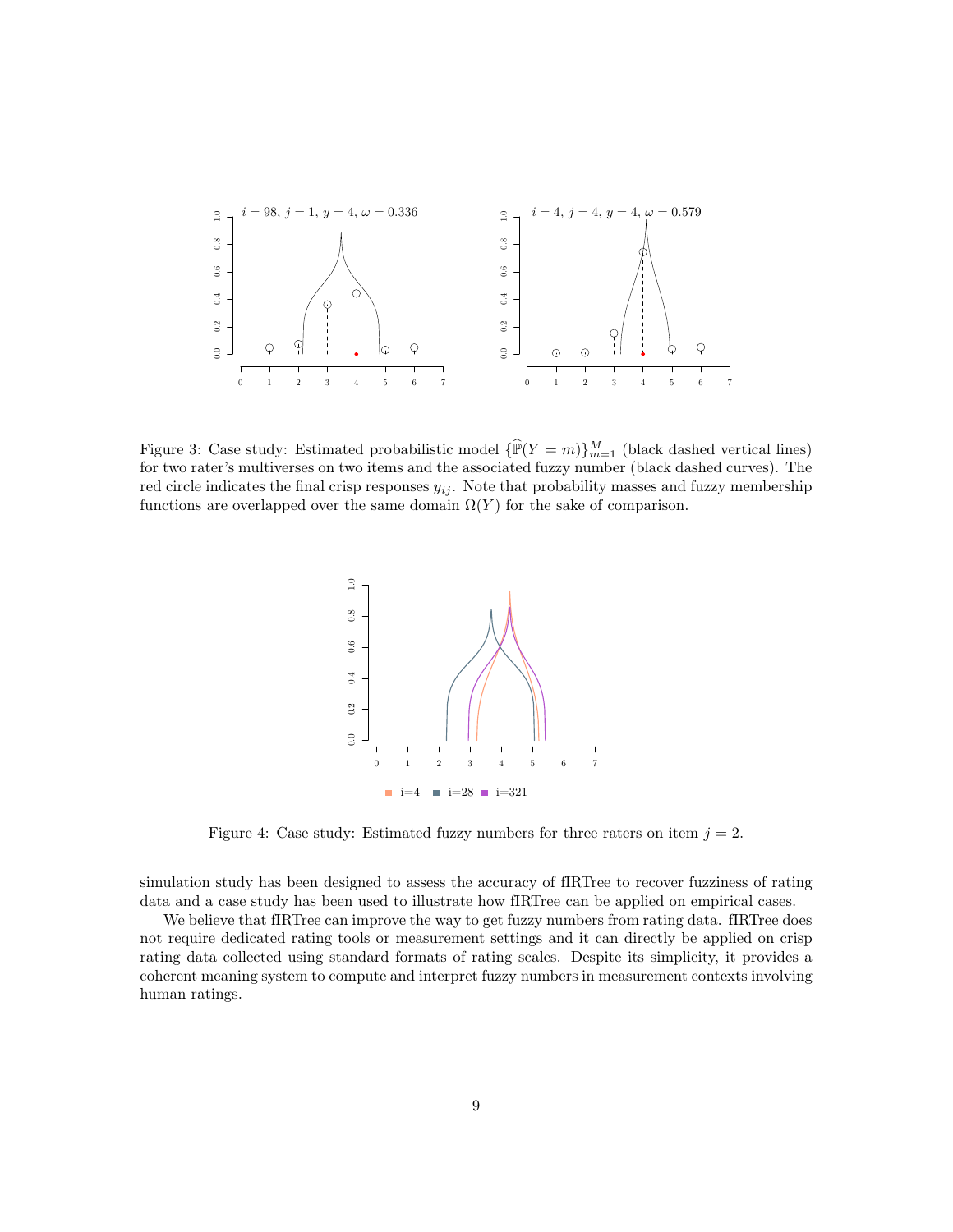#### <span id="page-9-1"></span>References

- <span id="page-9-13"></span>[1] Birgitta Berglund, Giovanni B Rossi, James T Townsend, and Leslie R Pendrill. *Measurement with persons: theory, methods, and implementation areas*. Psychology Press, 2012.
- [2] Rédina Berkachy and Laurent Donzé. Testing hypotheses by fuzzy methods: A comparison with the classical approach. In *Applying Fuzzy Logic for the Digital Economy and Society*, pages 1–22. Springer International Publishing, 2019.
- <span id="page-9-12"></span><span id="page-9-5"></span>[3] Paul De Boeck and Ivailo Partchev. IRTrees: Tree-based item response models of the GLMM family. *J. Stat. Soft.*, 48(Code Snippet 1), 2012.
- [4] Mollie E. Brooks, Kasper Kristensen, Koen J. van Benthem, Arni Magnusson, Casper W. Berg, Anders Nielsen, Hans J. Skaug, Martin Maechler, and Benjamin M. Bolker. glmmTMB balances speed and flexibility among packages for zero-inflated generalized linear mixed modeling. *The R Journal*, 9(2):378–400, 2017.
- <span id="page-9-6"></span><span id="page-9-3"></span>[5] Ulf Böckenholt. Measuring response styles in likert items. *Psychological Methods*, 22(1):69–83, 2017.
- [6] Antonio Calcagnì and L Lombardi. Dynamic fuzzy rating tracker (dyfrat): a novel methodology for modeling real-time dynamic cognitive processes in rating scales. *Applied soft computing*, 24:948–961, 2014.
- <span id="page-9-0"></span>[7] Ines Couso, Christian Borgelt, Eyke Hullermeier, and Rudolf Kruse. Fuzzy sets in data analysis: from statistical foundations to machine learning. *IEEE Computational Intelligence Magazine*, 14(1):31–44, 2019.
- <span id="page-9-8"></span>[8] Paul De Boeck, Marjan Bakker, Robert Zwitser, Michel Nivard, Abe Hofman, Francis Tuerlinckx, Ivailo Partchev, et al. The estimation of item response models with the lmer function from the lme4 package in r. *Journal of Statistical Software*, 39(12):1–28, 2011.
- <span id="page-9-2"></span>[9] Sara de la Rosa de Sáa, María Ángeles Gil, Gil González-Rodríguez, María Teresa López, and María Asunción Lubiano. Fuzzy rating scale-based questionnaires and their statistical analysis. *IEEE Transactions on Fuzzy Systems*, 23(1):111–126, 2014.
- <span id="page-9-7"></span>[10] József Dombi and Tamás Jónás. Approximations to the normal probability distribution function using operators of continuous-valued logic. *Acta Cybernetica*, 23(3):829–852, 2018.
- <span id="page-9-9"></span>[11] Minjeong Jeon and Paul De Boeck. A generalized item response tree model for psychological assessments. *Behavior Research Methods*, 48(3):1070–1085, jul 2015.
- <span id="page-9-4"></span>[12] Qing Li. Indirect membership function assignment based on ordinal regression. *Journal of Applied Statistics*, 43(3):441–460, 2016.
- <span id="page-9-11"></span>[13] Luigi Lombardi, Massimiliano Pastore, Massimo Nucci, and Andrea Bobbio. Sgr modeling of correlational effects in fake good self-report measures. *Methodology and Computing in Applied Probability*, 17(4):1037–1055, 2015.
- <span id="page-9-10"></span>[14] Xiang-Bin Meng, Jian Tao, and Ning-Zhong Shi. An item response model for likert-type data that incorporates response time in personality measurements. *Journal of Statistical Computation and Simulation*, 84(1):1–21, 2014.